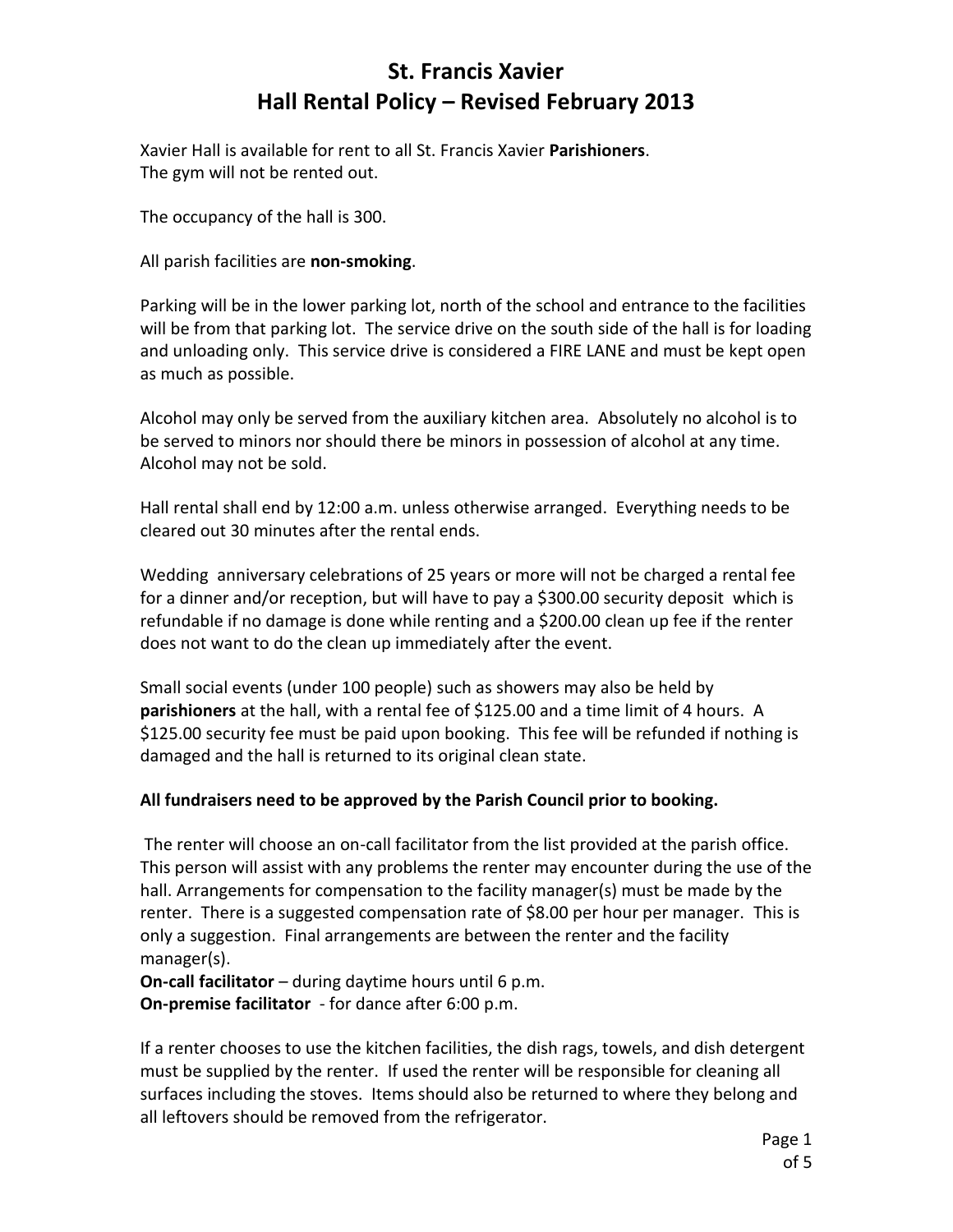#### **AVAILABILITY AND DECORATING**

Access will be granted to the hall and/or the kitchen the evening prior to the event provided it is not scheduled for another event. Access on school days must be after 4:00 p.m. The keys may be picked up after 3:00 p.m. at the parish office on the Friday preceding the event. Decorating materials may **not** be attached to the ceiling or walls. They may only be attached to designated mounting strips. If candles are used, they must be in glass containers. You must supply your own ladders, extension cord, etc. for your event.

#### **MUSIC**

Please coordinate with your music provider (DJ, band, etc.) when the facility will be unlocked to set up for your event. The music provider must provide all necessary supplies and abide by all decorating rules (i.e.: tape needed to secure extension cords, cords cannot be hung from ceiling, etc.)

#### **SECURITY**

**There is to be no alcohol service in the parking lot**. Renter must understand that the parish supports the enforcement of all state and local laws and has asked to have all applicable laws enforced. The Cole County Sheriff's Department and city police will be notified of all events and be asked to drive by.

#### **CLEAN-UP**

Clean-up fee if performed by the parish will be \$200.00. It is due 30 days before the event.

If renter wishes to do the clean-up the following tasks need to be done immediately after

the event is over. The Renter should ask the facilitator where cleaning items are located.

\_\_\_\_Clean bathrooms – empty trash, clean toilets, sinks, mirrors and mop floors.

Pick up all trash and empty all trash cans in the outside dumpsters. Put new Trash liners into trashcans and return trashcans to the hall.

\_\_\_\_Wipe down all tables and chairs. Fold chairs and place on top of tables.

Sweep and mop the entire dining room, the kitchen area, the hallways and bathrooms.

Make sure all trash is picked up in parking lot and around the facility.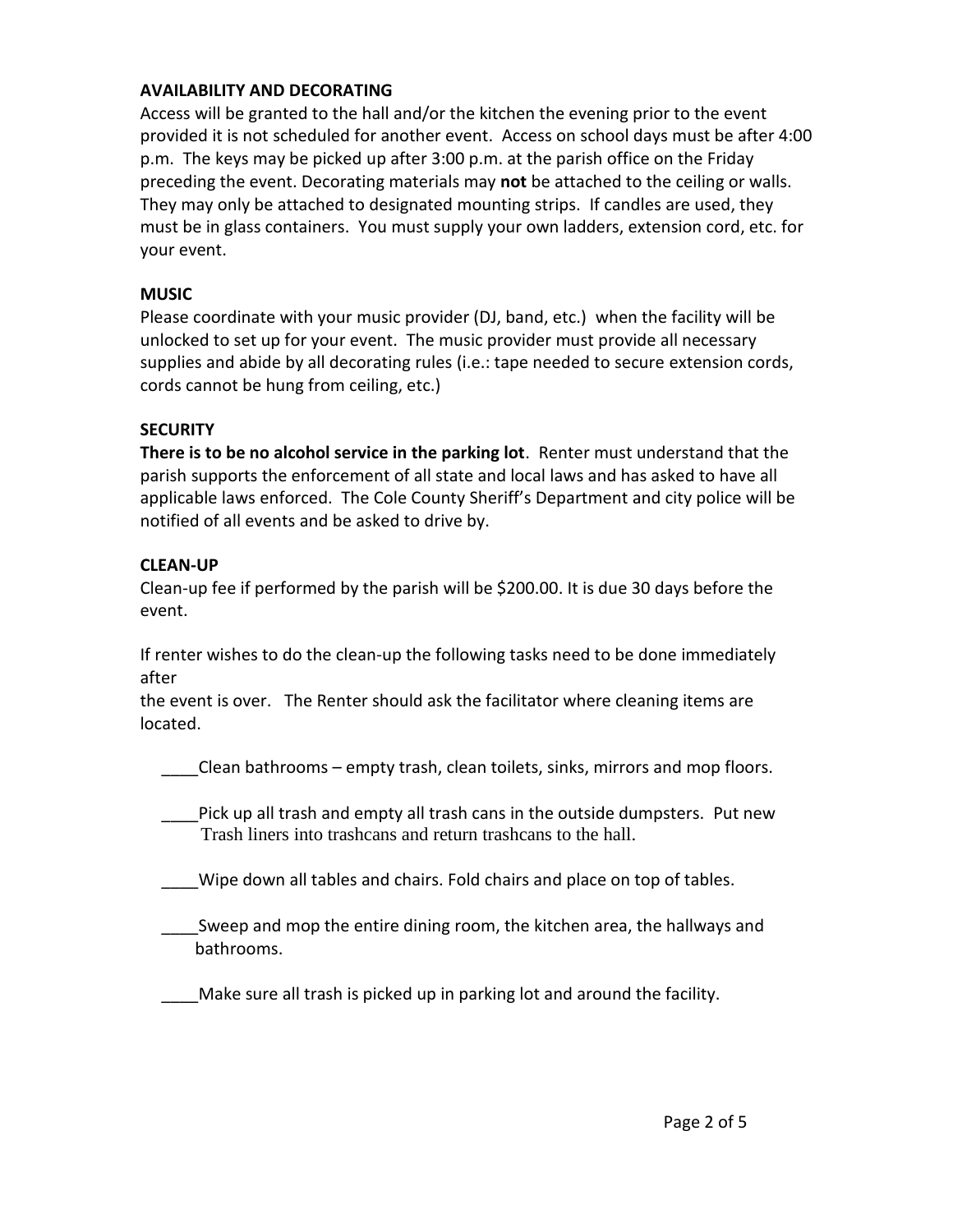|                           | RENTAL<br>FEE | <b>HOLDING FEES</b>                                                     |
|---------------------------|---------------|-------------------------------------------------------------------------|
| Dinner, Reception & Dance | 450.00        | 200.00 non-refundable at booking<br>balance due-30 days prior to event* |
| Dinner, Reception         | 350.00        | 200.00 non-refundable at booking<br>balance due-30 days prior to event* |
| <b>Reception Only</b>     | 300.00        | 200.00 non-refundable at booking<br>Balance due 30 days prior to event* |
| Dance Only                | 400.00        | 200.00 non-refundable at booking<br>Balance due 30 days prior to event* |
| Shower /small event       | 125.00        | 125.00 refundable if no damage is<br>done during event.                 |

\*An additional \$300.00 security deposit will be paid 30 days prior to the event which will be returned if no damage was done to the facilities during the renting period. Should there be any damage reported and the cost of necessary repairs exceed the security deposit the renter shall pay the difference within 30 days. Facility Managers will determine the condition of the premises and report to the parish office.

### **St. Francis Xavier Parish shall not be held responsible for any accidents.**

 Approved by St. Francis Xavier Parish Council January 9, 2013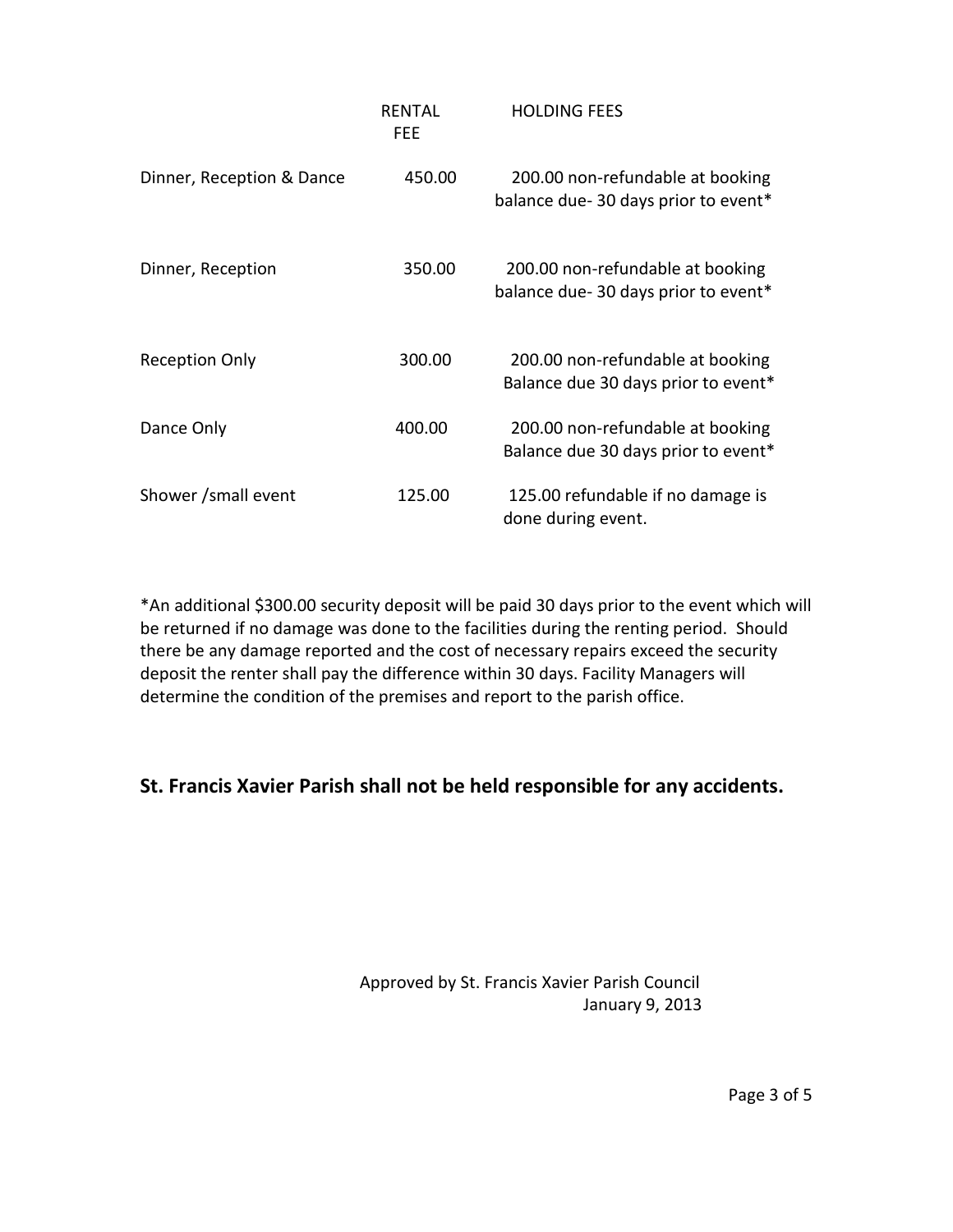# **St. Francis Xavier Parish Taos, Missouri Hall Rental Agreement**

|                                                                                                                                                                          |                                                          | This agreement is made and entered into this __________ day of __________________ in the                                                                                          |  |  |
|--------------------------------------------------------------------------------------------------------------------------------------------------------------------------|----------------------------------------------------------|-----------------------------------------------------------------------------------------------------------------------------------------------------------------------------------|--|--|
|                                                                                                                                                                          |                                                          | year by and between St. Francis Xavier Parish, herein referred to as                                                                                                              |  |  |
| to as "Renter".                                                                                                                                                          |                                                          |                                                                                                                                                                                   |  |  |
| <b>Premises</b>                                                                                                                                                          |                                                          |                                                                                                                                                                                   |  |  |
| of:                                                                                                                                                                      |                                                          | The Parish agrees to rent for a limited use a portion of the building located at 7307<br>Route M Taos, Missouri, herein referred to as "Premises", to Renter for the sole purpose |  |  |
|                                                                                                                                                                          |                                                          |                                                                                                                                                                                   |  |  |
|                                                                                                                                                                          |                                                          |                                                                                                                                                                                   |  |  |
|                                                                                                                                                                          |                                                          |                                                                                                                                                                                   |  |  |
|                                                                                                                                                                          |                                                          |                                                                                                                                                                                   |  |  |
| Caterer:                                                                                                                                                                 |                                                          |                                                                                                                                                                                   |  |  |
| Rental includes the public use areas. Public use areas are the hallways and bathrooms<br>off the main hallway. The rental does NOT include the social room or gymnasium. |                                                          |                                                                                                                                                                                   |  |  |
| <b>RENTAL PAYMENT</b>                                                                                                                                                    |                                                          |                                                                                                                                                                                   |  |  |
| Rental fees:                                                                                                                                                             |                                                          | \$______________________ due 30 days prior to event                                                                                                                               |  |  |
| Security Deposit:                                                                                                                                                        |                                                          | \$ ________________________due 30 days prior to event                                                                                                                             |  |  |
| Clean-up fees:                                                                                                                                                           |                                                          | \$ _____________________ due 30 days prior to event                                                                                                                               |  |  |
|                                                                                                                                                                          | Total due the parish: \$______________________at booking |                                                                                                                                                                                   |  |  |

\$\_\_\_\_\_\_\_\_\_\_\_\_\_\_\_\_30 days prior to event